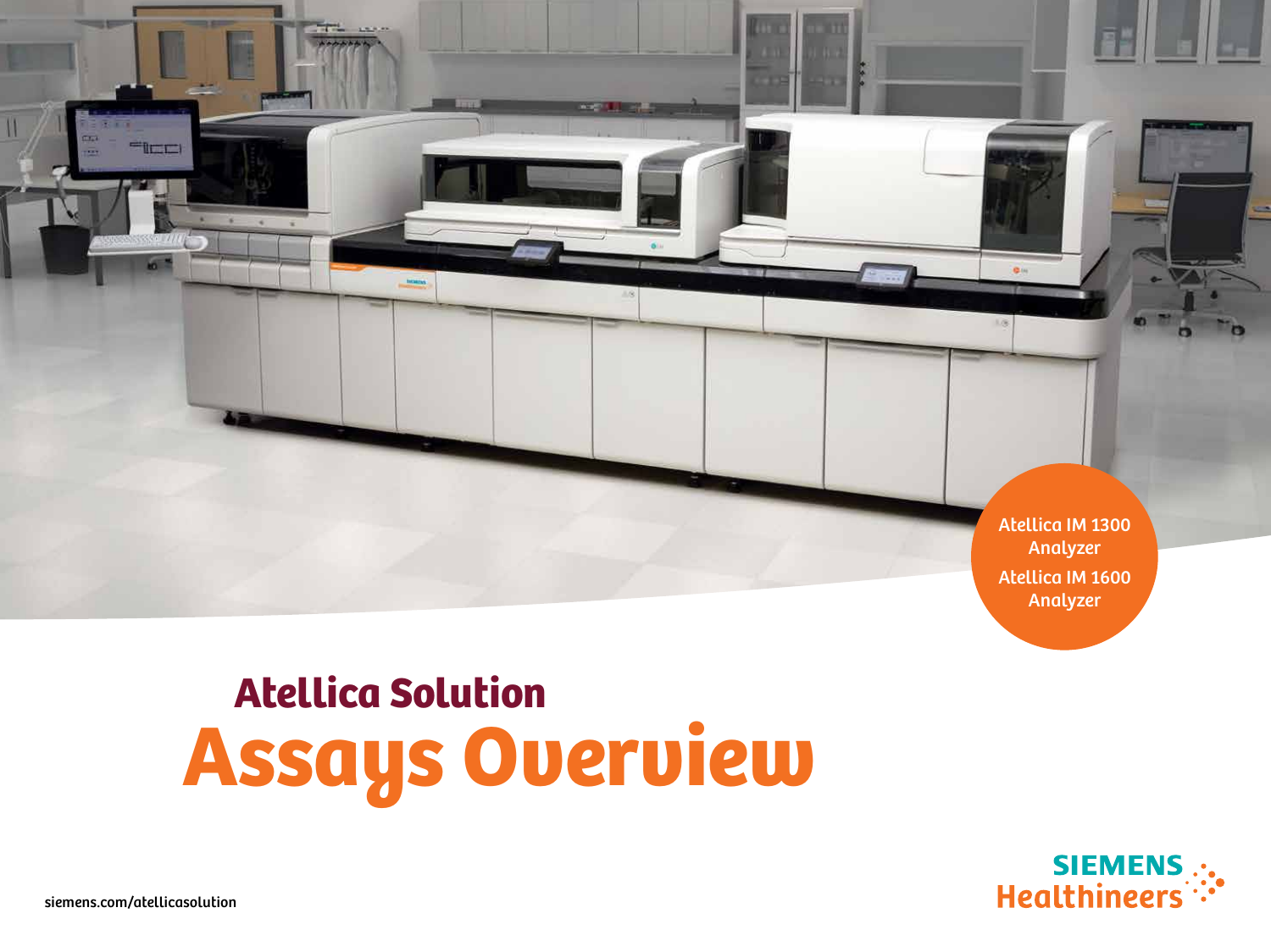| <b>Disease State</b>                   | Assay                          | <b>SMN</b> | <b>Tests</b><br>per Kit | Time to<br><b>First Result</b><br>(min) | <b>Sample Types</b>                                   | <b>Sample</b><br><b>Volume</b> | <b>Analytical Measuring</b><br>Range                  | LoB<br>LoD<br>LoQ                             | <b>On Board</b><br><b>Stability</b><br>(days) | <b>Calibrator</b><br><b>Name</b> | Lot<br><b>Calibration</b><br>Interval<br>(days) | Pack<br><b>Calibration</b><br>Interval<br>(days) | <b>Accessories</b>                                                                                              |
|----------------------------------------|--------------------------------|------------|-------------------------|-----------------------------------------|-------------------------------------------------------|--------------------------------|-------------------------------------------------------|-----------------------------------------------|-----------------------------------------------|----------------------------------|-------------------------------------------------|--------------------------------------------------|-----------------------------------------------------------------------------------------------------------------|
| Anemia                                 | Ferritin                       | 10995568   | 450                     | 14                                      | S, P<br>(Heparinized,                                 | $10 \mu L$                     | 0.5-1650.0 ng/mL<br>$(1.1 - 3630.0 \text{ pmol/L})$   | LoB: 0.3 ng/mL<br>LoD: 0.7 ng/mL              | 28                                            | CAL C                            | 50                                              | 28                                               | Multi-Diluent 1<br>(10995637, 2-pack;<br>10995638, 6-pack;                                                      |
|                                        | (Fer)                          | 10995569   | 90                      |                                         | EDTA)                                                 |                                |                                                       | LoQ: 0.9 ng/mL                                |                                               |                                  |                                                 |                                                  | 10995639, vial);<br>Fer MCM (10995570)                                                                          |
| Anemia                                 | Folate                         | 10995572   | 140                     | 14                                      |                                                       | $100 \mu L$                    | 0.35-24.00 ng/mL                                      | LoB: 0.19 ng/mL<br>LoD: 0.38 ng/mL            | 14                                            | <b>FOL</b>                       | 14                                              | $\overline{7}$                                   | Fol DTT/REL (10995576);<br>APW1 (10995458);<br>RBC Fol (10995440);<br>Fol DIL (10995574);<br>Fol MCM (10995575) |
|                                        | (Fol)                          | 10995573   | 700                     |                                         | S, WB                                                 |                                | (0.79-54.36 nmol/L)                                   | LoQ: NA                                       |                                               |                                  |                                                 |                                                  |                                                                                                                 |
| Anemia                                 | Vitamin B12                    | 10995714   | 100                     |                                         | S, P<br>(Heparinized,<br>EDTA)                        |                                | 45-2000 pg/mL<br>(33-1476 pmol/L)                     | LoB: 38 pg/mL<br>LoD: 54 pg/mL<br>LoQ: NA     | 18                                            | CAL C                            | 30                                              | 18                                               | VB12 DTT/REL;<br>T3/T4/VB12 ANC (2pk);                                                                          |
|                                        | (VB12)                         | 10995715   | 500                     | 14                                      |                                                       | $100 \mu L$                    |                                                       |                                               |                                               |                                  |                                                 |                                                  | T3/T4/VB12 ANC (6pk);<br>VB12 DIL;<br>VB12 MCM                                                                  |
| Bone<br>Hormone<br>Metabolism<br>(PTH) | Intact Parathyroid             | 10995621   | 190                     | 10                                      | S, P<br>(Lithium Heparin,<br>Sodium Heparin,<br>EDTA) | $25 \mu L$                     | 6.3-2000.0 pg/mL (US);<br>4.6-2000 pg/mL              | LoB: 1.4 pg/mL<br>LoD: 1.5 pg/mL              | 28                                            | IM PTH CAL                       | 91                                              | 14                                               | PTH QC (10995626); Multi-Diluent<br>13 (10995643); PTH MCM                                                      |
|                                        |                                | 10995622   | 950                     |                                         |                                                       |                                | (0.5-212.0 pmol/L) (OUS)                              | LoQ: 2.3 pg/mL                                |                                               |                                  |                                                 |                                                  | (10995625)                                                                                                      |
| Bone                                   | Vitamin D Total                | 10995719   | 100                     | 14                                      | S, P<br>(Lithium Heparin,<br>Sodium Heparin,<br>EDTA) | $20 \mu L$                     | 4.20-150.00 ng/mL                                     | LoB: 1.26 ng/mL<br>LoD: 2.73 ng/mL            | 28                                            | VitD                             | 28                                              | 28                                               | VitD QC (10995724);<br>VitD DIL (10995721);                                                                     |
| Metabolism                             | (VitD)                         | 10995720   | 500                     |                                         |                                                       |                                | (10.50-375.00 nmol/L)                                 | LoQ: 2.73 ng/mL                               |                                               |                                  |                                                 |                                                  | VitD MCM (10995723)                                                                                             |
| Cardiac                                | B-Type<br>Natriuretic Peptide  | 10995471   | 100                     | 10                                      | P<br>(EDTA)                                           | $100 \mu L$                    | 2.0-5000.0 pg/mL<br>(0.58-1445.00 pmol/L)             | LoB: 1.1 pg/mL<br>LoD: 2.4 pg/mL<br>LoQ: NA   | 42                                            | <b>BNP CAL</b>                   | 61                                              | 42                                               | BNP QC (10995475);<br>BNP MCM (10995474)                                                                        |
|                                        | (BNP)                          | 10995472   | 500                     |                                         |                                                       |                                |                                                       |                                               |                                               |                                  |                                                 |                                                  |                                                                                                                 |
| Cardiac                                | Creatine<br>Kinase MB          | 10995530   | 100                     | 10                                      | S, P<br>(Heparinized)                                 | $100 \mu L$                    | 0.18-300.00 ng/mL                                     | LoB: 0.13 ng/ML<br>LoD: 0.31 ng/mL            | 28                                            | <b>CKMB CAL</b>                  | 66                                              | 28                                               | CKMB DIL (10995533);<br>CKMB MCM (10995534)                                                                     |
|                                        | (CKMB)                         | 10995531   | 500                     |                                         |                                                       |                                | (0.002-3.75 nmol/L)                                   | LoQ: NA                                       |                                               |                                  |                                                 |                                                  |                                                                                                                 |
| Cardiac                                | High Sensitivity<br>Troponin I | 10997840   | 100                     | 10                                      | S, P                                                  | $100 \mu L$                    | 2.51-25,000.00 pg/mL                                  | LoB: 0.58 pg/mL<br>LoD: 1.27 pg/mL            | 31                                            | TnIH CAL H                       | 47                                              | 31                                               | APW3 (10998580);<br>Multi-Diluent 11 (10995642);                                                                |
|                                        | (Think)                        | 10997841   | 500                     |                                         | (Lithium Heparin)                                     |                                | (2.51-25,000.00 ng/L)                                 | LoQ: 2.51 pg/mL                               |                                               | TnIH CAL L                       |                                                 |                                                  | TnIH MCM (10997842)                                                                                             |
| Cardiac                                | Myoglobin<br>(MYO)             | 10995649   | 50                      | 10                                      | S, P<br>(Heparinized)                                 | $10 \mu L$                     | 3.00-1000.00 ng/mL<br>$(3.00 - 1000.00 \text{ µg/L})$ | LoB: 2.56 ng/mL<br>LoD: 3.57 ng/mL<br>LoQ: NA | 28                                            | CAL U                            | 33                                              | 14                                               | Multi-Diluent 10 (10995640);<br>MYO MCM (10995650)                                                              |
|                                        | proBNP                         | 11200588   | 100                     |                                         | S, P                                                  |                                | 35-35,000 pg/mL                                       | LoB: 13 pg/mL                                 |                                               |                                  |                                                 | 28                                               |                                                                                                                 |
| Cardiac                                | (PBNP)                         | 11200589   | 500                     | 14                                      | (Lithium Heparin,<br>EDTA)                            | $20 \mu L$                     | (4.13-4130 pmol/L)                                    | LoD: 20 pg/mL<br>LoQ: 18 pg/mL                | 28                                            | PBNP                             | 41                                              |                                                  | Multi-Diluent 1 (11200590)                                                                                      |
|                                        | Troponin I Ultra               | 10995696   | 100                     |                                         | S, P                                                  |                                | 0.006-30.000 ng/mL                                    | LoB: 0.007 ng/mL                              |                                               | TnI-Ultra CAL                    |                                                 |                                                  | Multi-Diluent 11 (10995642);                                                                                    |
| Cardiac                                | (TnI-Ultra)                    | 10995697   | 500                     | 10                                      | (Heparinized,<br>EDTA)                                | $100 \mu L$                    | $(0.006 - 30.000 \text{ µg/L})$                       | LoD: 0.015 ng/mL<br>LoQ: NA                   | 28                                            |                                  | 66                                              | 28                                               | TnI-Ultra MCM (10995698)                                                                                        |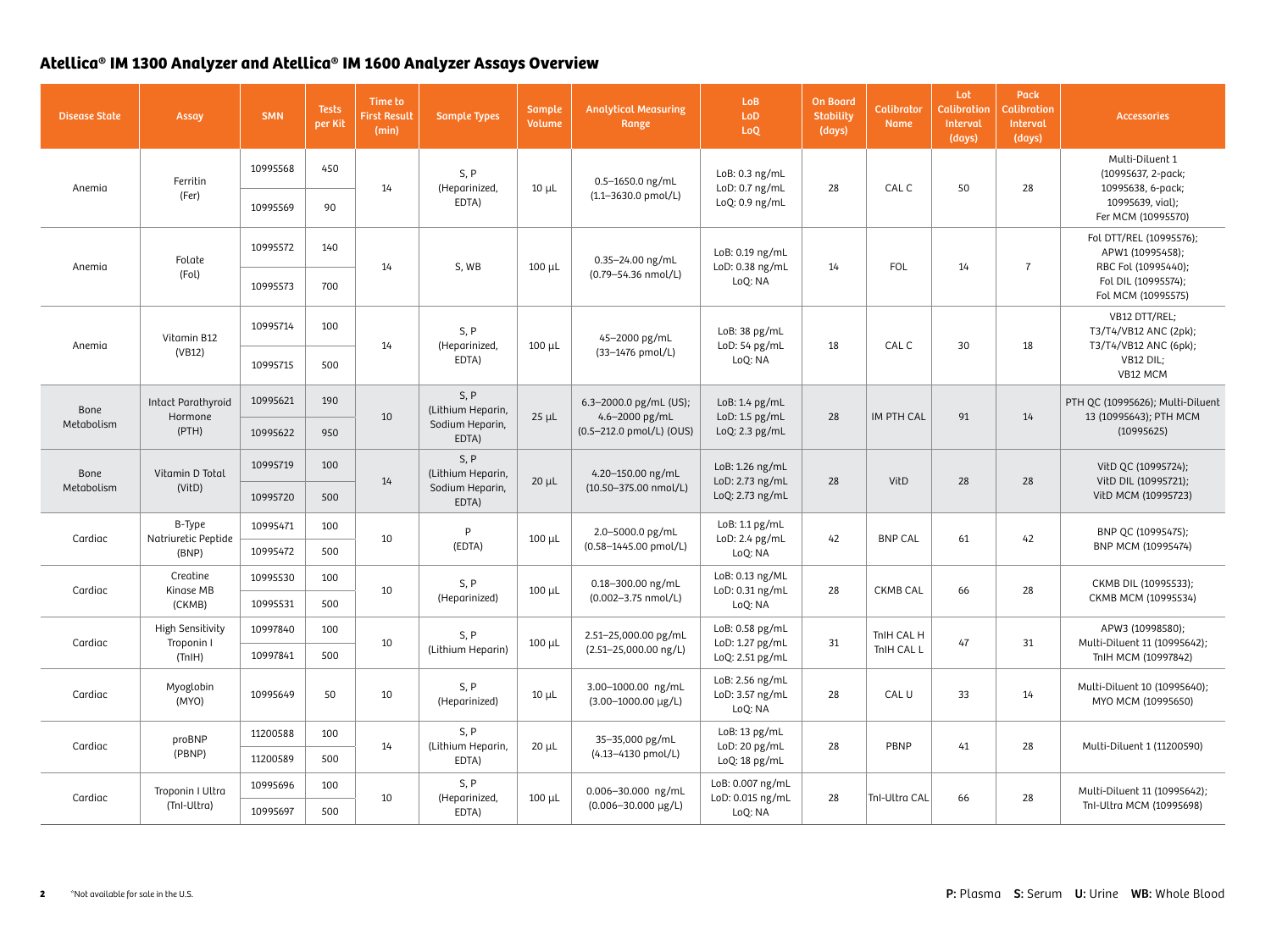| <b>Disease State</b>      | Assay                                                              | <b>SMN</b> | <b>Tests</b><br>per Kit | Time to<br><b>First Result</b><br>(min) | <b>Sample Types</b>                                            | Sample<br>Volume | <b>Analytical Measuring</b><br>Range                   | Lo <sub>B</sub><br>LoD<br>LoQ                         | <b>On Board</b><br><b>Stability</b><br>(days) | <b>Calibrator</b><br><b>Name</b> | Lot<br>Calibration<br>Interval<br>(days) | Pack<br><b>Calibration</b><br>Interval<br>(days) | <b>Accessories</b>                                                                    |
|---------------------------|--------------------------------------------------------------------|------------|-------------------------|-----------------------------------------|----------------------------------------------------------------|------------------|--------------------------------------------------------|-------------------------------------------------------|-----------------------------------------------|----------------------------------|------------------------------------------|--------------------------------------------------|---------------------------------------------------------------------------------------|
| <b>Diabetes</b>           | C-peptide<br>(CpS)                                                 | 10995541   | 100                     | 14                                      | S, U                                                           | $50 \mu L$       | Serum:<br>0.05-30.00 ng/mL<br>Urine:<br>0-300.00 ng/mL | LoB: 0.09 ng/mL<br>LoD: 0.11 ng/mL<br>LoQ: NA         | 28                                            | CpS CAL                          | 50                                       | 14                                               | Multi-Diluent 10 (10995640);<br>CpS MCM                                               |
| <b>Diabetes</b>           | Insulin<br>(IRI)                                                   | 10995628   | 100                     | 14                                      | S                                                              | $25 \mu L$       | 0.5-300.0 mU/L                                         | LoB: 0.6 mU/L<br>LoD: 0.8 mU/L<br>LoQ: NA             | 21                                            | <b>IRI CAL</b>                   | 91                                       | 14                                               | IRI DIL;<br>IRI MCM (10995632)                                                        |
| Immunosupressant<br>Drugs | Cyclosporine<br>(CsA)                                              | 10995548   | 50                      | 14                                      | WB                                                             | $100 \mu L$      | 30.00-1500.00 ng/mL<br>(24.95-1247.25 nmol/L)          | LoB: 8.6 ng/mL<br>LoD: 13.5 ng/mL<br>LoQ: NA          | 42                                            | <b>CsA CAL</b>                   | 32                                       | 28                                               | Multi-Diluent 12 (10995550); CsA<br>PRE (10995552);<br>CsA MCM (10995551)             |
| Hepatitis                 | Hepatitis A<br>IgM<br>(aHAVM)                                      | 10995444   | 100                     | 46                                      | S, P<br>(Lithium Heparin,<br>Sodium Heparin,<br>EDTA)          | $20 \mu L$       | $0.02 - 7.00$ S/CO                                     | LoB: NA<br>LoD: NA<br>LoQ: NA                         | 41                                            | aHAVM CAL                        | 91                                       | 28                                               | aHAVM QC (10995445);<br>Multi-Diluent 2 (10995644)                                    |
| Hepatitis                 | Hepatitis A<br>Total<br>(aHAVT)                                    | 10995446   | 100                     | 54                                      | S, P<br>(Lithium Heparin,<br>Sodium Heparin,<br>EDTA)          | $20 \mu L$       | 0.00-100.00 mIU/mL                                     | LoB: NA<br>LoD: NA<br>LoQ: NA                         | 41                                            | aHAVT CAL                        | 41                                       | 28                                               | aHAVT QC (10995447);<br>APW1 (10995458)                                               |
| Hepatitis                 | Hepatitis B<br>core Antigen<br>(aHBcM)*                            | 10995449   | 100                     | 46                                      | S, P<br>(Lithium Heparin,<br>Sodium Heparin,<br>EDTA)          | $15 \mu L$       | 0.05-9.00 Index                                        | LoB: NA<br>LoD: NA<br>LoQ: NA                         | 41                                            | aHBcM CAL                        | 92                                       | 27                                               | aHBcM QC                                                                              |
| Hepatitis                 | Anti-Hepatitis B e<br>Antigen<br>(aHBe)*                           | 10995451   | 100                     | 52                                      | S, P<br>(Lithium Heparin,<br>Sodium Heparin,<br>EDTA)          | $100 \mu L$      | 0.05-4.50 Index                                        | LoB: NA<br>LoD: NA<br>LoQ: NA                         | 26                                            | aHBe CAL                         | 51                                       | 21                                               | aHBe QC                                                                               |
| Hepatitis                 | Anti-Hepatitis B<br>surface Antigen 2<br>$(dHBs2)*$                | 10995453   | 200                     | 14                                      | S, P<br>(Heparinized,<br>EDTA)                                 | $100 \mu L$      | 3.1-1000.0 mlU/mL                                      | LoB: 1.7 mIU/mL<br>LoD: 3.1 mIU/mL<br>LoQ: 9.0 mlU/mL | 90                                            | aHBs2 CAL                        | 55                                       | 42                                               | aHBs2 QC;<br>Multi-Diluent 11 (10995642)                                              |
| Hepatitis                 | Hepatitis C<br>$(dHCV)*$                                           | 10995456   | 200                     | 46                                      | S, P<br>(Lithium Heparin,<br>Sodium Heparin,<br>EDTA)          | $10 \mu L$       | 0.02-11.00 Index                                       | LoB: NA<br>LoD: NA<br>LoQ: NA                         | 41                                            | aHCV CAL                         | 60                                       | 28                                               | APW1 (10995458);<br>aHCV QC                                                           |
| Hepatitis                 | Anti-Hepatitis B core<br>Total (HBcT)*                             | 10995597   | 200                     | 46                                      | S, P<br>(EDTA)                                                 | $50 \mu L$       | <b>NA</b>                                              | LoB: NA<br>LoD: NA<br>LoQ: NA                         | 28                                            | <b>HBcT CAL</b>                  | 33                                       | 14                                               | APW1 (10995458);<br>PW3 (10995666);<br>HBcT QC                                        |
| Hepatitis                 | Hepatitis B e<br>Antigen<br>(HBeAg)*                               | 10995600   | 50                      | 39                                      | S, P<br>(Lithium Heparin,<br>Sodium Heparin,<br>EDTA)          | $100 \mu L$      | 0.05-1000.00 Index                                     | LoB: NA<br>LoD: NA<br>LoQ: NA                         | 60                                            | <b>HBeAg CAL</b>                 | 74                                       | 30                                               | PW3 (10995666);<br>HBeAg QC;<br>Multi-Diluent 10 (10995640)                           |
| Hepatitis                 | Hepatitis B<br>surface Antigen II<br>Confirmatory<br>(HBsII Conf)* | 10995603   | 98                      | 53                                      | S, P<br>(Lithium Heparin,<br>Sodium Heparin,<br>EDTA, Citrate) | $200 \mu L$      | <b>NA</b>                                              | LoB: NA<br>LoD: NA<br>LoQ: NA                         | 41                                            | <b>HBsII CAL</b>                 | 43                                       | 21                                               | Multi-Diluent 2 (10995644);<br>APW1 (10995458);<br>PW3 (10995666);<br><b>HBsII QC</b> |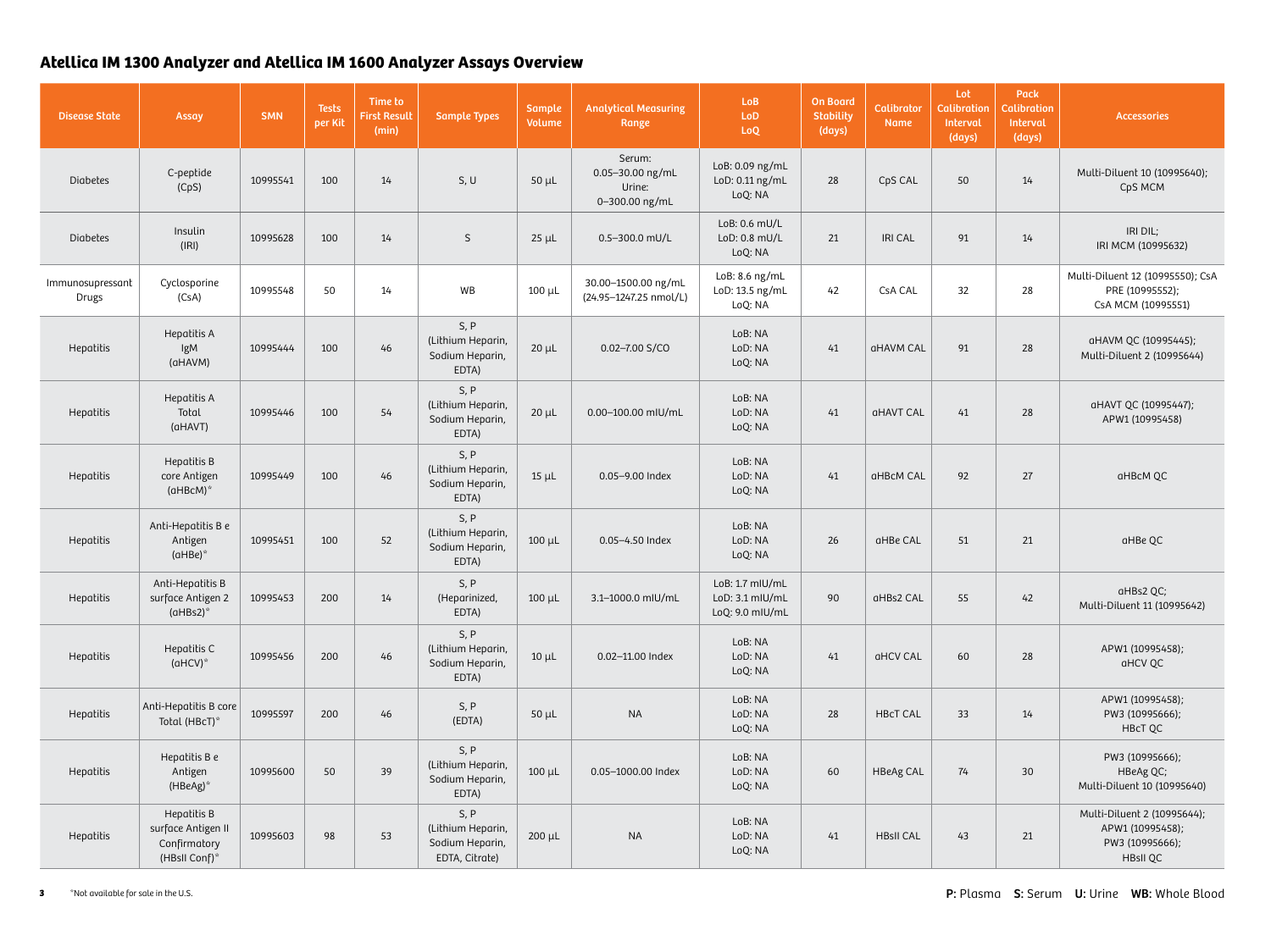| <b>Disease State</b> | Assay                                                                | <b>SMN</b>            | <b>Tests</b><br>per Kit | Time to<br><b>First Result</b><br>(min) | <b>Sample Types</b>                                            | Sample<br>Volume       | <b>Analytical Measuring</b><br>Range             | <b>LoB</b><br>LoD<br>LoQ                       | <b>On Board</b><br><b>Stability</b><br>(days) | <b>Calibrator</b><br><b>Name</b> | Lot<br><b>Calibration</b><br>Interval<br>(days) | Pack<br><b>Calibration</b><br>Interval<br>(days) | <b>Accessories</b>                                                  |
|----------------------|----------------------------------------------------------------------|-----------------------|-------------------------|-----------------------------------------|----------------------------------------------------------------|------------------------|--------------------------------------------------|------------------------------------------------|-----------------------------------------------|----------------------------------|-------------------------------------------------|--------------------------------------------------|---------------------------------------------------------------------|
| Hepatitis            | Hepatitis B<br>surface Antigen II<br>(HBsII)*                        | 10995604              | 200                     | 26                                      | S, P<br>(Lithium Heparin,<br>Sodium Heparin,<br>EDTA, Citrate) | $100 \mu L$            | 0.05-1000.00 Index                               | LoB: NA<br>LoD: NA<br>LoQ: NA                  | 60                                            | <b>HBsII CAL</b>                 | $48\,$                                          | 21                                               | PW3 (10995666);<br><b>HBsII QC</b>                                  |
| <b>HIV</b>           | HIV 1/0/2 Enhanced<br>$(EHIV)^*$                                     | 10995610              | 200                     | 39                                      | S, P<br>(Lithium Heparin,<br>Sodium Heparin,<br>EDTA)          | $50 \mu L$             | 0.05-50.00 Index                                 | LoB: NA<br>LoD: NA<br>LoQ: NA                  | 28                                            | <b>EHIV CAL</b>                  | 29                                              | 14                                               | PW3 (10995666);<br>EHIV QC                                          |
| <b>HIV</b>           | HIV Ag/Ab Combo<br>$(CHIV)^*$                                        | 10995527              | 100                     | 39                                      | S, P<br>(EDTA)                                                 | $100 \mu L$            | 0.05-12.00 Index                                 | LoB: NA<br>LoD: NA<br>LoQ: NA                  | 42                                            | <b>CHIV CAL</b>                  | 24                                              | 21                                               | PW3 (10995666);<br>CHIV QC                                          |
|                      | Total IgE                                                            | 10995615              | 50                      | 14                                      |                                                                |                        |                                                  | LoB: 1.0 IU/mL                                 |                                               |                                  |                                                 |                                                  | tigE DIL (10995616);                                                |
| Inflamation          | (tigE)                                                               | 10995614              | 250                     |                                         | S                                                              | $30 \mu L$             | 1.5-3000.0 IU/mL                                 | LoD: 1.4 IU/mL<br>LoQ: NA                      | 28                                            | <b>CAL 80</b>                    | 50                                              | 28                                               | tigE MCM(10995617)                                                  |
| Liver Fibrosis       | Hyaluronic Acid<br>$(HA)^*$                                          | 10995595              | 50                      | 39                                      | $\mathsf S$                                                    | $20 \mu L$             | 1.60-1000.00 ng/mL                               | LoB: 0.56 ng/mL<br>LoD: 1.10 ng/mL<br>LoQ: NA  | 28                                            | ELF CAL                          | 24                                              | 14                                               | ELF QC;<br>Multi-Diluent 13 (10995643)                              |
| Liver Fibrosis       | N-terminal<br>Propeptide of<br>Type III Procollagen<br>(PIIINP)*     | 10995653              | 50                      | 14                                      | $\mathsf{S}$                                                   | $20 \mu L$             | 0.50-150.00 ng/mL                                | LoB: 0.08 ng/mL<br>LoD: 10.35 ng/mL<br>LoQ: NA | 30                                            | <b>ELF CAL</b>                   | 63                                              | 30                                               | ELF QC;<br>PW3 (10995666);<br>Multi-Diluent 13 (10995643)           |
| Liver Fibrosis       | Tissue Inhibitor<br>of Matrix<br>Metalloproteinase 1<br>$(TIMP-1)$ * | 10995695              | 50                      | 14                                      | $\mathsf S$                                                    | $25 \mu L$             | 3.5-1300.0 ng/mL                                 | LoB: 0.4 ng/mL<br>LoD: 1.1 ng/mL<br>LoQ: NA    | 60                                            | ELF CAL                          | 64                                              | 60                                               | ELF QC;<br>Multi-Diluent 10 (10995640)                              |
|                      | Cortisol                                                             | 10995538              | 50                      |                                         |                                                                |                        | 0.50-75.00                                       | LoB: $\leq 0.06$ µg/dL                         |                                               |                                  |                                                 |                                                  | Multi-Diluent 3 (10995645);<br>Cortisol Urine Reconstitution Buffer |
| Metabolic            | (Cor)                                                                | 10<br>10995537<br>250 |                         | S, U                                    | $20 \mu L$                                                     | (13.80-2069.25 nmol/L) | LoD: $\leq 0.14$ µg/dL<br>LoQ: $\leq 0.31$ µg/dL | 10                                             | CAL E                                         | 19                               | 10                                              | (10995540);<br>Cor MCM (10995539)                |                                                                     |
|                      | Homocysteine                                                         | 10995606              | 100                     |                                         | S, P                                                           |                        | 0.50-65.00 µmol/L                                | LoB: < 0.01 µmol/L                             |                                               |                                  |                                                 |                                                  | HCY DIL (10995608);                                                 |
| Metabolic            | (HCY)                                                                | 10995607              | 500                     | 14                                      | (Lithium Heparin,<br>EDTA)                                     | $20 \mu L$             |                                                  | LoD: 0.67 µmol/L<br>LoQ: NA                    | 28                                            | <b>HCY CAL</b>                   | $42$                                            | 14                                               | HCY MCM (10995609)                                                  |
|                      | Alpha Fetoprotein                                                    | 10995441              | 100                     |                                         | S, AF                                                          |                        | 1.3-1000.0 ng/mL                                 | LoB: 1.2 ng/mL                                 | 28                                            | CAL D                            | 35                                              | 28                                               | Multi-Diluent 2 (10995644);                                         |
| Oncology             | $(AFP)^*$                                                            | 10995442              | 500                     | 10                                      |                                                                | $10 \mu L$             | (1.08-830.00 IU/mL)                              | LoD: 1.8 ng/mL<br>LoQ: 4.5 ng/mL               |                                               |                                  |                                                 |                                                  | AFP MCM                                                             |
| Oncology             | BR 27.29<br>(BR)                                                     | 10995478              | 50                      | 14                                      | $\mathsf{S}$                                                   | $25 \mu L$             | 3.5-450.0 U/mL                                   | LoB: 1.0 U/mL                                  | 28                                            | <b>BR CAL</b>                    | 32                                              |                                                  | Multi-Diluent 1<br>(10995637, 2-pack;<br>10995638, 6-pack;          |
|                      |                                                                      | 10995477              | 250                     |                                         |                                                                |                        |                                                  | LoD: 4.1 U/mL<br>LoQ: NA                       |                                               |                                  |                                                 | 10                                               | 10995639, vial);<br>BR MCM (10995479);<br>BR PRE (10995480)         |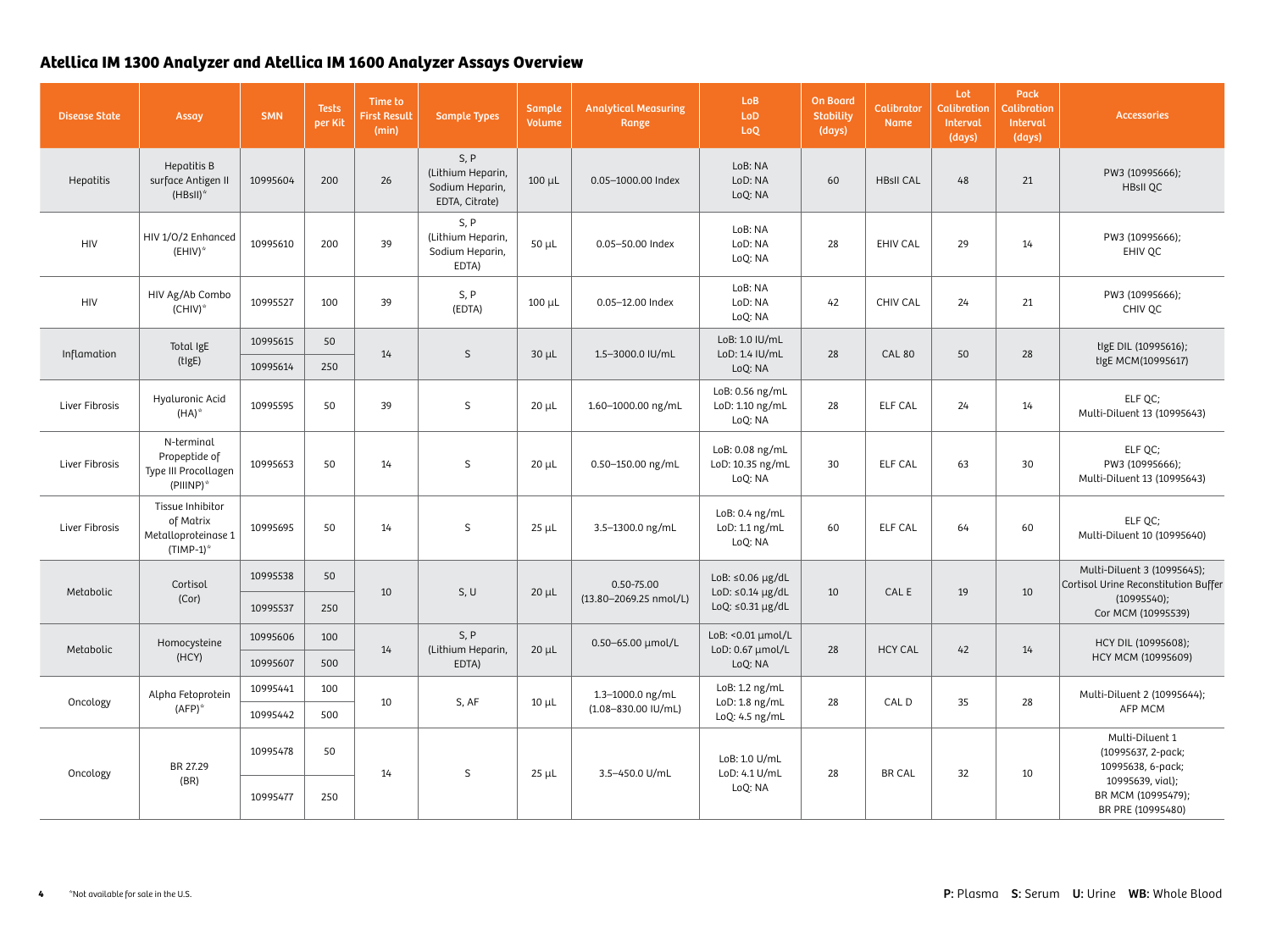| <b>Disease</b><br><b>State</b> | Assay                                                   | <b>SMN</b> | <b>Tests</b><br>per Kit | Time to<br><b>First Result</b><br>(min) | <b>Sample Types</b>            | Sample<br>Volume | <b>Analytical Measuring</b><br>Range                | Lo <sub>B</sub><br>LoD<br>LoQ                         | <b>On Board</b><br><b>Stability</b><br>(days) | <b>Calibrator</b><br><b>Name</b> | Lot<br><b>Calibration</b><br>Interval<br>(days) | Pack<br><b>Calibration</b><br>Interval<br>(days) | <b>Accessories</b>                                                                                                            |
|--------------------------------|---------------------------------------------------------|------------|-------------------------|-----------------------------------------|--------------------------------|------------------|-----------------------------------------------------|-------------------------------------------------------|-----------------------------------------------|----------------------------------|-------------------------------------------------|--------------------------------------------------|-------------------------------------------------------------------------------------------------------------------------------|
|                                | <b>CA 12511</b>                                         | 10995481   | 100                     |                                         | S                              |                  | 2.0-600.0 U/mL                                      | LoB: 1.1 U/mL                                         |                                               |                                  |                                                 |                                                  | Multi-Diluent 1<br>(10995637, 2-pack;                                                                                         |
| Oncology                       | (CA 125II)                                              | 10995482   | 500                     | 28                                      |                                | $50 \mu L$       |                                                     | LoD: 3.0 U/mL<br>LoQ: NA                              | 28                                            | CA 125II CAL                     | 91                                              | 28                                               | 10995638, 6-pack;<br>10995639, vial);<br>CA 125II MCM (10995484)                                                              |
| Oncology                       | CA 15-3                                                 | 10995485   | 100                     | 28                                      | <sub>S</sub>                   | $20 \mu L$       | 0.5-200.0 U/mL                                      | LoB: 0.0 U/mL<br>LoD: 1.9 U/mL                        | 28                                            | CA 15-3 CAL                      | 91                                              | 28                                               | Multi-Diluent 1<br>(10995637, 2-pack;<br>10995638, 6-pack;                                                                    |
|                                | $(CA 15-3)$                                             | 10995486   | 500                     |                                         |                                |                  |                                                     | LoQ: NA                                               |                                               |                                  |                                                 |                                                  | 10995639, vial);<br>CA 15-3 MCM (10995488)                                                                                    |
| Oncology                       | CA 19-9                                                 | 10995490   | 50                      | 28                                      | $\mathsf S$                    | $75 \mu L$       | 1.20-700.00 U/mL                                    | LoB: 0.0 U/mL<br>LoD: 3.99 U/mL                       | 28                                            | CA 19-9 CAL                      | 38                                              | 27                                               | CA 19-9 DIL (10995491);<br>CA 19-9 MCM (10995492)                                                                             |
|                                | (CA 19-9)                                               | 10995489   | 250                     |                                         |                                |                  |                                                     | LoQ: NA                                               |                                               |                                  |                                                 |                                                  |                                                                                                                               |
| Oncology<br>Antigen<br>(CEA)   | Carcinoembryonic                                        | 10995523   | 100                     | 14                                      | $\mathsf S$                    | $50 \mu L$       | 0.50-100.00 ng/mL                                   | LoB: 0.13 ng/ML<br>LoD: 0.88 pg/mL                    | 14                                            | CAL D                            | 29                                              | 21                                               | CEA DIL (10995525);                                                                                                           |
|                                |                                                         | 10995524   | 500                     |                                         |                                |                  | $(0.50 - 100.00 \text{ µg/L})$                      | LoQ: NA                                               |                                               |                                  |                                                 |                                                  | CEA MCM (10995526)                                                                                                            |
| Oncology                       | Complexed<br>Prostate-Specific<br>Antigen<br>$(CPSA)^*$ | 10995544   | 100                     | 14                                      | S                              | $35 \mu L$       | 0.03-100.00 ng/mL<br>$(0.03 - 100.00 \text{ µg/L})$ | LoB: 0.05 ng/mL<br>LoD: 0.10 ng/mL<br>LoQ: 0.10 ng/mL | 28                                            | CAL Y                            | 63                                              | 28                                               | cPSA PRE;<br>cPSA QC;<br>Multi-Diluent 2 (10995644);<br>cPSA MCM                                                              |
| Oncology                       | Free<br>Prostate-Specific<br>Antigen<br>$(FPSA)^*$      | 10995577   | 50                      | 10                                      | S                              | $30 \mu L$       | 0.01-25.00 ng/mL<br>$(0.01 - 25.00 \text{ µg/L})$   | LoB: 0.01 ng/mL<br>LoD: 0.01 ng/mL<br>LoQ: 0.01 ng/mL | 28                                            | <b>FPSA CAL</b>                  | 54                                              | 28                                               | Multi-Diluent 2 (10995644)                                                                                                    |
| Oncology                       | HER-2/neu<br>(H2n)                                      | 10995591   | 50                      | 14                                      | S                              | $20 \mu L$       | $0.5 - 350.0$<br>ng/mL                              | $LoB: < 0.1$ ng/mL<br>LoD: 0.0 ng/mL<br>LoQ: NA       | 41                                            | H <sub>2</sub> n CAL             | 58                                              | 14                                               | H2n QC (10995494);<br>Multi-Diluent 1<br>(10995637, 2-pack;<br>10995638, 6-pack;<br>SMN10995639, vial);<br>H2n MCM (10995593) |
|                                | Prostate-Specific                                       | 10995662   | 100                     |                                         | $\mathsf S$                    |                  | 0.01-100.00 ng/mL                                   | LoB: 0.01 ng/mL                                       |                                               |                                  | 29                                              |                                                  | Multi-Diluent 2 (10995644);                                                                                                   |
| Oncology                       | Antigen<br>$(PSA)*$                                     | 10995663   | 500                     | 10                                      |                                | $35 \mu L$       | $(0.01 - 100.00 \mu g/L)$                           | LoD: 0.02 ng/mL<br>LoQ: 0.02 ng/mL                    | 28                                            | CAL Q                            |                                                 | 28                                               | PSA MCM                                                                                                                       |
| Reproductive<br>Endocrinology  | DHEA-SO4<br>(DHEAS)                                     | 10995555   | 50                      | 14                                      | S, P<br>(Heparinized,<br>EDTA) | $25 \mu L$       | 3.00-1500.00 µg/dL<br>(0.08-40.71 µmol/L)           | LoB: 2.35 µg/dL<br>LoD: 4.27 µg/dL<br>LoQ: NA         | 16                                            | <b>DHEAS CAL</b>                 | 70                                              | 14                                               | Multi-Diluent 1<br>(10995637, 2-pack;<br>10995638, 6-pack;<br>10995639, vial);<br>DHEAS MCM (10995556)                        |
| Reproductive                   | Enhanced<br>Estradiol                                   | 10995561   | 100                     | 14                                      | S, P                           |                  | 11.80-3000.00 pg/mL                                 | LoB: 7.33 pg/mL<br>LoD: 11.54 pg/mL                   | $42\,$                                        | <b>CAL 30</b>                    | 22                                              |                                                  | eE2 DIL (10995563);                                                                                                           |
| Endocrinology                  | (eE2)                                                   | 10995562   | 500                     |                                         | (Heparinized,<br>EDTA)         | $80 \mu L$       | (43.60-11,010.00 pmol/L)                            | LoQ: NA                                               |                                               |                                  |                                                 | 21                                               | eE2 MCM (10995564)                                                                                                            |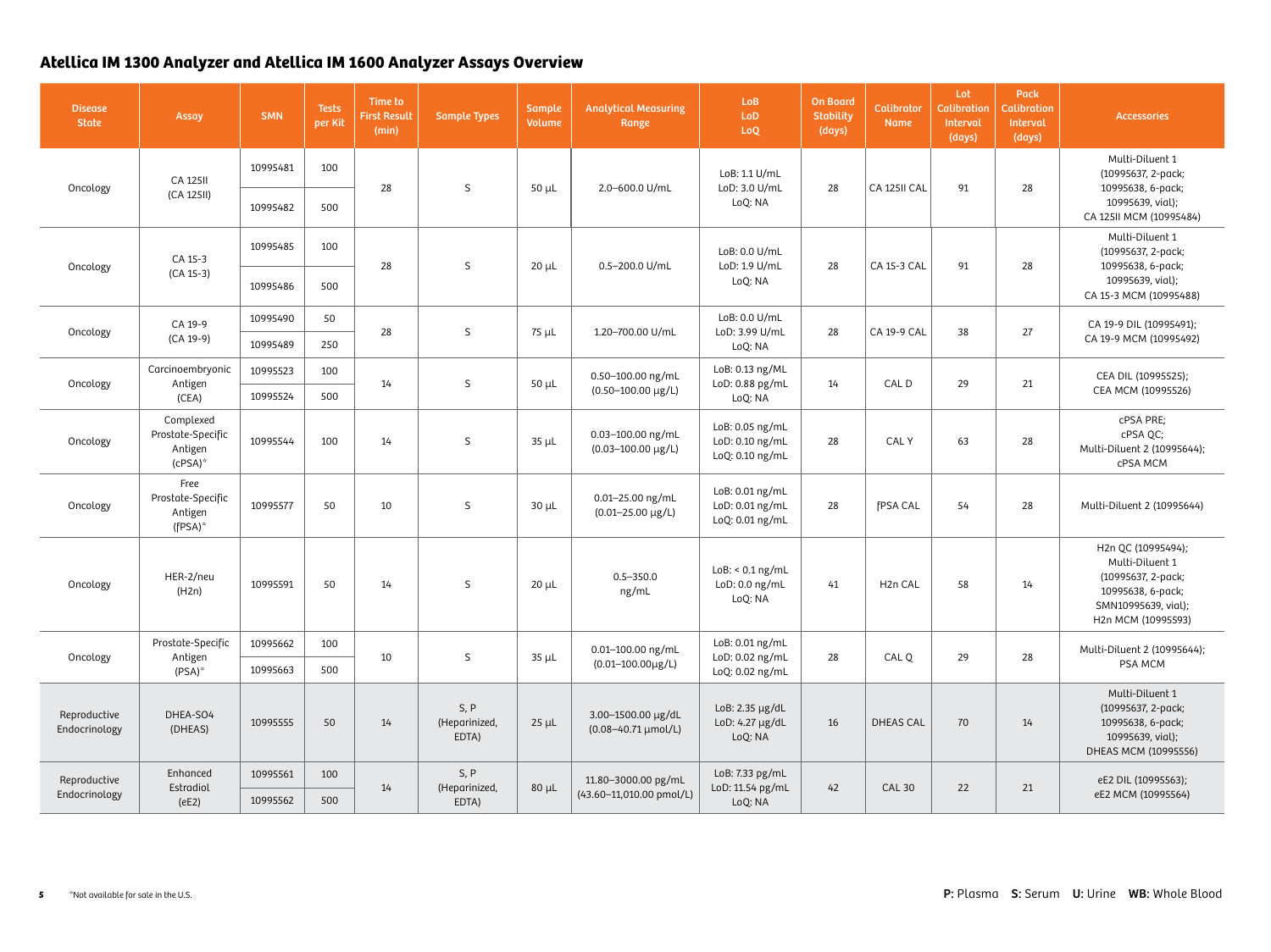| <b>Disease State</b>                                    | Assay                                            | <b>SMN</b> | <b>Tests</b><br>per Kit | Time to<br><b>First Result</b><br>(min) | <b>Sample Types</b>                                            | Sample<br>Volume | <b>Analytical Measuring</b><br>Range                 | <b>LoB</b><br>LoD<br>LoQ                                 | <b>On Board</b><br><b>Stability</b><br>(days) | <b>Calibrator</b><br><b>Name</b> | Lot<br><b>Calibration</b><br>Interval<br>(days) | <b>Pack</b><br><b>Calibration</b><br>Interval<br>(days) | <b>Accessories</b>                                                                                    |
|---------------------------------------------------------|--------------------------------------------------|------------|-------------------------|-----------------------------------------|----------------------------------------------------------------|------------------|------------------------------------------------------|----------------------------------------------------------|-----------------------------------------------|----------------------------------|-------------------------------------------------|---------------------------------------------------------|-------------------------------------------------------------------------------------------------------|
| Reproductive                                            | Follicle Stimulating                             | 10995580   | 190                     |                                         |                                                                |                  | 0.30-200.00 mIU/mL<br>$(0.30 - 200.00)$<br>IU/L)     | LoB: 0.20 mIU/mL                                         |                                               |                                  |                                                 |                                                         | Multi-Diluent 1<br>(10995637, 2-pack;                                                                 |
| Endocrinology                                           | Hormone<br>(FSH)                                 | 10995581   | 950                     | 14                                      | S.                                                             | $50 \mu L$       |                                                      | LoD: 0.20 mIU/mL<br>LoQ: NA                              | 28                                            | CAL B                            | 36                                              | 14                                                      | 10995638, 6-pack;<br>10995639, vial);<br>FSH MCM (10995582)                                           |
| Reproductive                                            | Luteinizing<br>Hormone                           | 10995635   | 110                     | 14                                      | S                                                              | $25 \mu L$       | 0.07-200.00 mIU/mL                                   | LoB: 0.07 mIU/mL<br>LoD: 1.44 mlU/mL                     | 28                                            | CAL B                            | 65                                              | 28                                                      | Multi-Diluent 1<br>(10995637, 2-pack;<br>10995638, 6-pack;                                            |
| Endocrinology                                           | (LH)                                             | 10995634   | 550                     |                                         |                                                                |                  | (0.07-200.00 IU/L)                                   | LoQ: NA                                                  |                                               |                                  |                                                 |                                                         | 10995639, vial);<br>Atellica IM LH MCM                                                                |
| Reproductive                                            | Prolactin                                        | 10995656   | 50                      | 14                                      |                                                                | $25 \mu L$       | 0.30-200.00 ng/mL                                    | LoB: 0.06 ng/mL<br>LoD: 0.35 ng/mL<br>LoQ: NA            | 28                                            | CAL B                            | 34                                              | 28                                                      | Multi-Diluent 1<br>(10995637, 2-pack;<br>10995638, 6-pack;                                            |
| (PRL)<br>Endocrinology                                  |                                                  | 10995655   | 250                     |                                         | S                                                              |                  | (6.36-4240.00 µIU/mL)                                |                                                          |                                               |                                  |                                                 |                                                         | 10995639, vial);<br>PRL MCM (10995657)                                                                |
| Reproductive<br>Progesterone<br>(PRGE)<br>Endocrinology |                                                  | 10995660   | 90                      | 14                                      | S                                                              | $10 \mu L$       | 0.21-60.00 ng/mL                                     | LoB: 0.18 ng/mL<br>LoD: 0.31 ng/mL                       | 28                                            | CAL E                            | 90                                              | 28                                                      | Multi-Diluent 3 (10995645);                                                                           |
|                                                         |                                                  | 10995659   | 450                     |                                         |                                                                |                  | (0.67-190.80 nmol/L)                                 | LoQ: NA                                                  |                                               |                                  |                                                 |                                                         | PRGE MCM (10995661)                                                                                   |
| Reproductive<br>Endocrinology                           | Sex Hormone<br><b>Binding Globulin</b><br>(SHBG) | 10995672   | 50                      | 14                                      | S, P<br>(Lithium Heparin)                                      | $10 \mu L$       | 1.60-180.00 nmol/L<br>$(0.15 - 17.10 \text{ µg/mL})$ | LoB: 0.59 nmol/L<br>LoD: 1.11 nmol/L<br>LoQ: 1.11 nmol/L | 60                                            | <b>SHBG CAL</b>                  | 58                                              | 35                                                      | Multi-Diluent 1<br>(10995637, 2-pack;<br>10995638, 6-pack;<br>10995639, vial);<br>SHBG MCM (10995674) |
| Reproductive                                            | Total hCG                                        | 10995690   | 90                      | 10                                      |                                                                |                  | 2.0-1000.0 mIU/mL                                    | LoB: 1.5 mIU/mL                                          |                                               |                                  |                                                 |                                                         | ThCG DIL;                                                                                             |
| Endocrinology                                           | (ThCG)                                           | 10995689   | 450                     |                                         | S                                                              | $50 \mu L$       | $(2.0 - 1000.0$ IU/L)                                | LoD: 2.8 mIU/mL<br>LoQ: 1.7 mIU/mL                       | 21                                            | CAL B                            | 34                                              | 28                                                      | ThCG MCM                                                                                              |
| Reproductive                                            | Testosterone II                                  | 10995708   | 100                     | 14                                      | S, P<br>(Lithium Heparin,<br>Sodium Heparin,<br>EDTA)          | $20 \mu L$       | 7.00-1500.00 ng/dL<br>(0.24-52.05 nmol/L)            | LoB: 1.81 ng/dL<br>LoD: 4.43 ng/dL<br>LoQ: 4.43 ng/dL    | 18                                            | <b>TSTII CAL</b>                 | 91                                              | 28                                                      | Multi-Diluent 3 (10995645);<br>TSTII MCM (10995709);<br>APW1 (10995458)                               |
| Endocrinology                                           | (TSTII)                                          | 10995707   | 500                     |                                         |                                                                |                  |                                                      |                                                          |                                               |                                  |                                                 |                                                         |                                                                                                       |
| Sepsis                                                  | B.R.A.H.M.S<br>Procalcitonin<br>(PCT)            | 11202699   | 100                     | 18                                      | S, P<br>(Lithium Heparin,<br>Sodium Heparin,<br>EDTA)          | $100 \mu L$      | 0.03-50.00 ng/mL                                     | LoB: 0.00 ng/mL<br>LoD: 0.03 ng/mL<br>LoQ: 0.03 ng/mL    | 60                                            | PCT CAL                          | 82                                              | 35                                                      | Multi-Diluent 1<br>(10995637, 2-pack;<br>10995638, 6-pack;<br>PCT MCM (10998265)<br>PCT QC (11202700) |
| Special ID                                              | Syphilis<br>(Syph)                               | 10995675   | 200                     | 29                                      | S, P<br>(Lithium Heparin,<br>Sodium Heparin,<br>EDTA, Citrate) | $100 \mu L$      | 0.10-45.00 index                                     | LoB: NA<br>LoD: NA<br>LoQ: NA                            | 60                                            | Syph CAL                         | 37                                              | 21                                                      | Syph QC (10995676);<br>APW1 (10995458)                                                                |
| Therapeutic                                             | Digitoxin                                        | 10995554   | 50                      |                                         | S, P                                                           |                  | 1.5-80.0 ng/mL                                       | LoB: 0.5 ng/mL                                           |                                               |                                  |                                                 | $\overline{7}$                                          |                                                                                                       |
| Drug Monitoring                                         | (Dgtn)                                           | 10995553   | 250                     | 10                                      | (Heparinized,<br>EDTA)                                         | $10 \mu L$       | (2.0-104.6 nmol/L)                                   | LoD: 2.3 ng/mL<br>LoQ: NA                                | 28                                            | CAL Z                            | 49                                              |                                                         | Multi-Diluent 5 (10995647)                                                                            |
| Therapeutic                                             | Digoxin                                          | 10995558   | 50                      |                                         |                                                                |                  | $0.10 - 5.00$ ng/mL                                  | LoB: 0.10 ng/mL                                          |                                               |                                  |                                                 |                                                         | Dig MCM (10995559)                                                                                    |
| Drug Monitoring                                         | (Dig)                                            | 10995557   | 250                     | 10                                      | $\mathsf S$                                                    | $50 \mu L$       | (0.13-6.40 nmol/L)                                   | LoD: 0.27 ng/mL<br>LoQ: NA                               | 28                                            | CAL B                            | 51                                              | 28                                                      |                                                                                                       |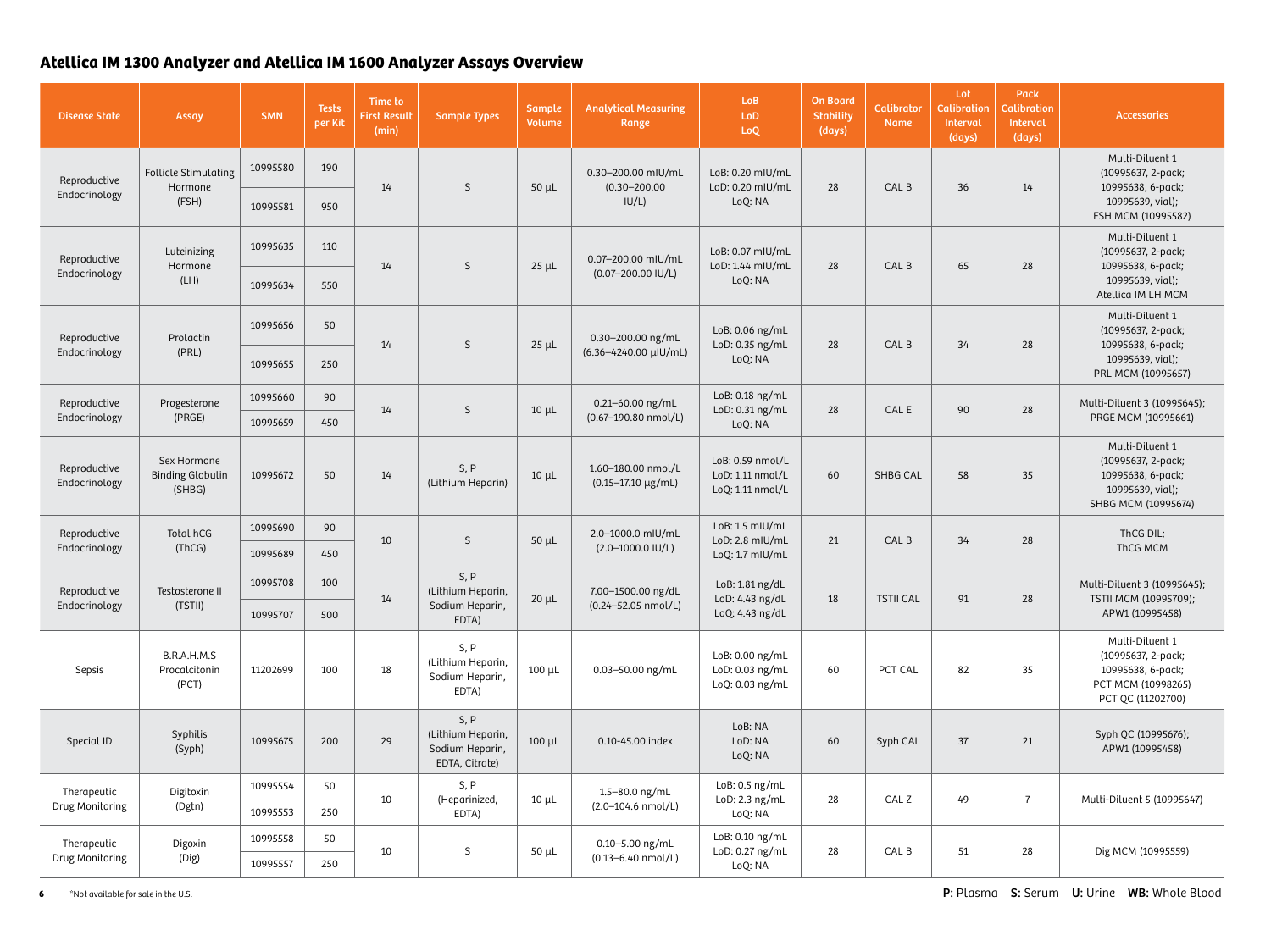| <b>Disease State</b>                         | <b>Assay</b>                         | <b>SMN</b>           | <b>Tests</b><br>per Kit | Time to<br><b>First Result</b><br>(min) | <b>Sample Types</b>            | <b>Sample</b><br><b>Volume</b> | <b>Analytical Measuring</b><br>Range                 | Lo <sub>B</sub><br>LoD<br>LoQ            | <b>On Board</b><br><b>Stability</b><br>(days) | <b>Calibrator</b><br><b>Name</b> | Lot<br><b>Calibration</b><br>Interval<br>(days) | Pack<br><b>Calibration</b><br>Interval<br>(days) | <b>Accessories</b>                                                 |
|----------------------------------------------|--------------------------------------|----------------------|-------------------------|-----------------------------------------|--------------------------------|--------------------------------|------------------------------------------------------|------------------------------------------|-----------------------------------------------|----------------------------------|-------------------------------------------------|--------------------------------------------------|--------------------------------------------------------------------|
| Thyroid                                      | Anti-Thyroglobulin<br>(aTG)          | 10995461<br>10995462 | 100<br>500              | 14                                      | S, P<br>(EDTA)                 | $40 \mu L$                     | $15 - 500$<br>U/mL                                   | LoB: 7 U/mL<br>LoD: 11 U/mL<br>LoQ: NA   | 28                                            | CAL <sub>1</sub>                 | 32                                              | 14                                               | aTG QC (10995465);<br>aTG DIL (10995463);<br>aTG MCM (10995464)    |
| Thyroid                                      | Anti-Thyroid<br>Peroxidase<br>(aTPO) | 10995466<br>10995467 | 100<br>500              | 14                                      | S, P<br>(Heparinized,<br>EDTA) | $30 \mu L$                     | 28-1300 U/mL                                         | LoB: 13 U/mL<br>LoD: 20 U/mL<br>LoQ: NA  | 28                                            | CAL O                            | 28                                              | 14                                               | aTPO QC (10995470);<br>aTPO DIL (10995468);<br>aTPO MCM (10995469) |
|                                              | Free                                 | 10995585             | 60                      |                                         |                                |                                | 0.20-20.00 pg/mL                                     | LoB: 0.0 pg/mL                           |                                               |                                  |                                                 |                                                  |                                                                    |
| Thyroid                                      | Triiodothyronine<br>(FT3)            | 10995584             | 300                     | 14                                      | S                              | $35 \mu L$                     | (0.31-30.80 pmol/L)                                  | LoD: 0.02 pg/mL<br>LoQ: NA               | 28                                            | CAL A                            | 82                                              | 28                                               | FT3 MCM (10995586)                                                 |
| Thyroid                                      | Free Thyroxine                       | 10995589             | 50                      | 14                                      | S, P<br>(Heparinized,          | $25 \mu L$                     | $0.1 - 12.0$ ng/dL<br>$(1.3 - 154.8 \text{ pmol/L})$ | LoB: 0.1 ng/dL<br>LoD: 0.2 ng/dL         | 21                                            | CAL A                            |                                                 | $\overline{7}$                                   |                                                                    |
|                                              | (FT4)                                | 10995588             | 250                     |                                         | EDTA)                          |                                |                                                      | LoQ: NA                                  |                                               |                                  | 21                                              |                                                  | FT4 MCM (10995590)                                                 |
| Total<br>Triiodothyronine<br>Thyroid<br>(T3) |                                      | 10995679             | 120                     | 14                                      | S                              | $30 \mu L$                     | $0.10 - 8.00$ ng/mL                                  | LoB: 0.00 ng/mL<br>LoD: 0.38 ng/mL       | 28                                            | CAL A                            | 57                                              | 28                                               | T3 DIL (10995680);<br>T3 MCM (10995681);<br>T3/T4/VB12 ANC         |
|                                              |                                      | 10995678             | 600                     |                                         |                                |                                | (0.15-12.30 nmol/L)                                  | LoQ: NA                                  |                                               |                                  |                                                 |                                                  | (10995682 2-pack;<br>10995683 6-pack)                              |
| Thyroid<br>(T4)                              | <b>Total Thyroxine</b>               | 10995684             | 150                     | 14                                      | $\mathsf{S}$                   | $15 \mu L$                     | $0.3 - 30.0 \,\mu g/dL$                              | LoB: $.2 \mu g/dL$<br>LoD: $.5 \mu g/dL$ | 27                                            | CAL A                            | 33                                              | 21                                               | T4 DIL (10995686);<br>T4 MCM (10995687);<br>T3/T4/VB12 ANC         |
|                                              |                                      | 10995685             | 750                     |                                         |                                |                                | (3.9-387.0 nmol/L)                                   | LoQ: NA                                  |                                               |                                  |                                                 |                                                  | (10995682 2-pack,<br>10995683 6-pack)                              |
| Thyroid                                      | Thyroid<br>Stimulating               | 10995703             | 110                     | 14                                      | S, P<br>(Heparinized,<br>EDTA) | $75 \mu L$                     | 0.008-150.000 µIU/mL<br>(0.008-150.000 mIU/L)        | LoB: 0.003 µIU/mL<br>LoD: 0.007 µIU/mL   | 63                                            | TSH3-UL CAL                      | 49                                              | 63                                               |                                                                    |
|                                              | Hormone 3-Ultra<br>(TSH3-UL)         | 10995704             | 550                     |                                         |                                |                                |                                                      | LoQ: 0.007 µIU/mL                        |                                               |                                  |                                                 |                                                  | TSH3-UL MCM (10995705)                                             |
| Thyroid                                      | Thyroid Uptake                       | 10995711             | 250                     | 14                                      | $\mathsf{S}$                   | $20 \mu L$                     | <b>NA</b>                                            | LoB: NA<br>LoD: NA                       | 4                                             | CAL A                            | 33                                              | $\overline{4}$                                   | <b>NA</b>                                                          |
|                                              | (TUp)                                | 10995712             | 50                      |                                         |                                |                                |                                                      | LoQ: NA                                  |                                               |                                  |                                                 |                                                  |                                                                    |
| <b>ToRCH</b>                                 | Rubella IgG<br>(Rub G)               | 10995670             | 100                     | 19                                      | S, P<br>(Heparinized,<br>EDTA) | $10 \mu L$                     | 0.2-500.0 IU/mL                                      | LoB: NA<br>LoD: NA<br>LoQ: NA            | 23                                            | Rub G CAL                        | 53                                              | 14                                               | APW1 (10995458);<br>Rub G QC                                       |
| <b>ToRCH</b>                                 | Rubella IgM<br>(Rub M)               | 10995668             | 50                      | 40                                      | S, P<br>(Heparinized,<br>EDTA) | $20 \mu L$                     | 0.00-15.00 Index                                     | LoB: NA<br>LoD: NA<br>LoQ: NA            | 28                                            | Rub M CAL                        | 91                                              | 14                                               | Multi-Diluent 2 (10995644);<br>APW1 (10995458);<br>Rub M QC        |
| <b>ToRCH</b>                                 | Toxoplasma IgG<br>(Toxo G)           | 10995699             | 100                     | 28                                      | S, P<br>(Heparinized,<br>EDTA) | $10 \mu L$                     | 0.5-700.0 IU/mL                                      | LoB: NA<br>LoD: NA<br>LoQ: NA            | 28                                            | Toxo G CAL                       | 56                                              | 14                                               | APW1 (10995458);<br>Toxo G QC                                      |
| ToRCH                                        | Toxoplasma IgM<br>(Toxo M)           | 10995701             | 50                      | 39                                      | S, P<br>(Heparinized,<br>EDTA) | $10 \mu L$                     | 0.10-40.00 Index                                     | LoB: NA<br>LoD: NA<br>LoQ: NA            | 19                                            | Toxo M CAL                       | 21                                              | 14                                               | Toxo M QC                                                          |